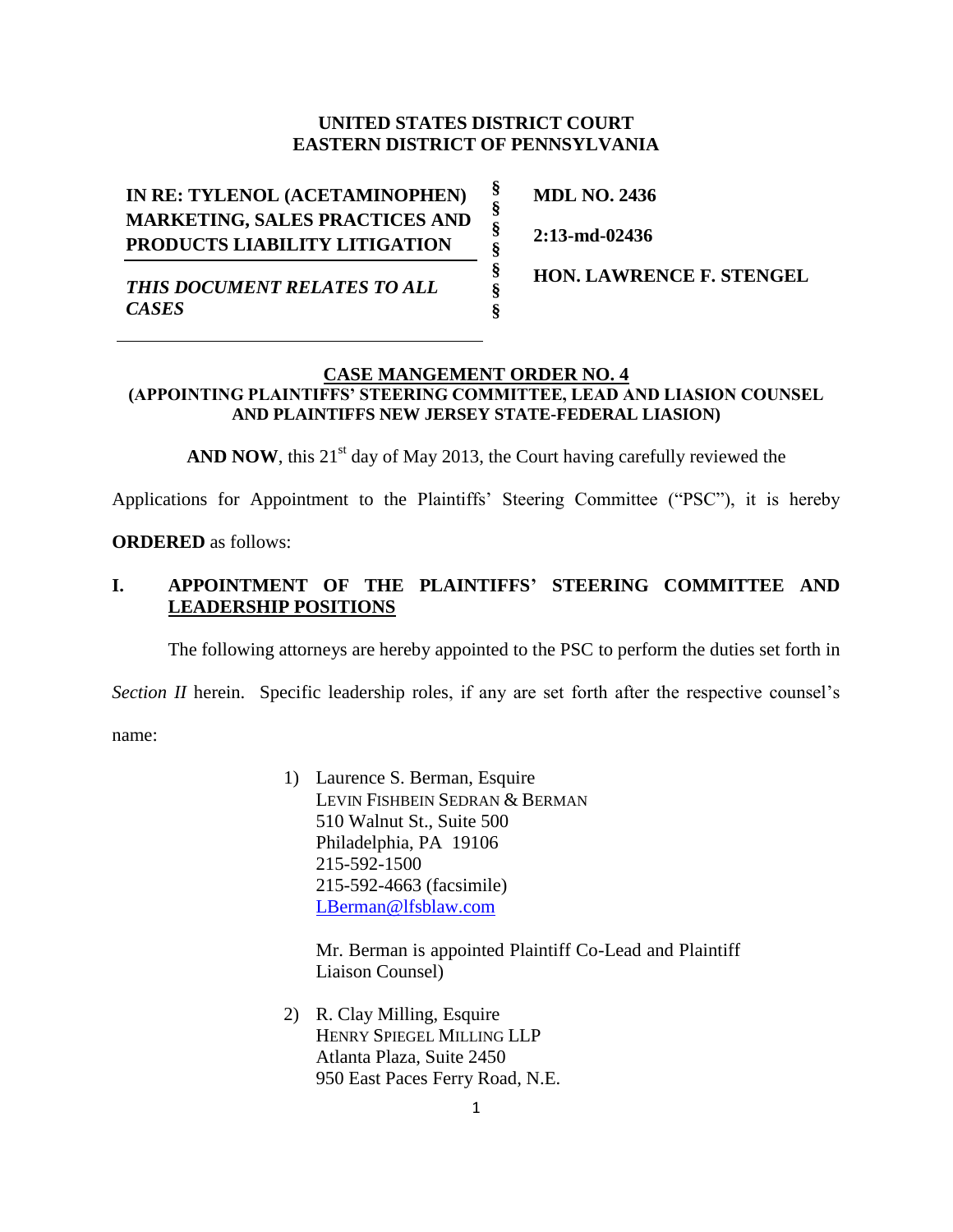Atlanta, GA 30326 (404) 832-8000 (404) 832-8050 (facsimile) [RCM@HSM-LAW.COM](mailto:RCM@HSM-LAW.COM)

Mr. Milling is appointed Plaintiff Co-Lead Counsel.

- 3) Chris Seeger, Esquire SEEGER WEISS, LLP 77 Water Street New York, NY 10005 (212) 584-0700 (212) 584-0799 (facsimile) [CSeeger@seegerweiss.com](mailto:CSeeger@seegerweiss.com)
- 4) James F. Green, Esquire ASHCRAFT & GEREL, LLP SUITE 400 2000 "L" St., N.W. Washington, D.C.20036 (202) 783-6400 (202) 416-6392 (facsimile) [Jgreen@ashcraftlaw.com](mailto:Jgreen@ashcraftlaw.com)
- 5) Leonard Davis, Esquire HERMAN, HERMAN, KATZ & COTLAR LLP 820 O'Keefe Avenue New Orleans, Louisiana 70113 (504) 581-4892 (504) 561-6024 (facsimile) [LDavis@HHKC.com](mailto:LDavis@HHKC.com)
- 6) Gil Gainer, Esquire TOLIVER & GAINER 942 Green St SW Conyers, GA 30012 (770) 929-3100 (770) 785-7879 (facsimile) [Gainer@tiloverandgainer.com](mailto:Gainer@tiloverandgainer.com)
- 7) Dianne Nast, Esquire NASTLAW 1101 Market Street Suite 2801 Philadelphia, Pennsylvania19107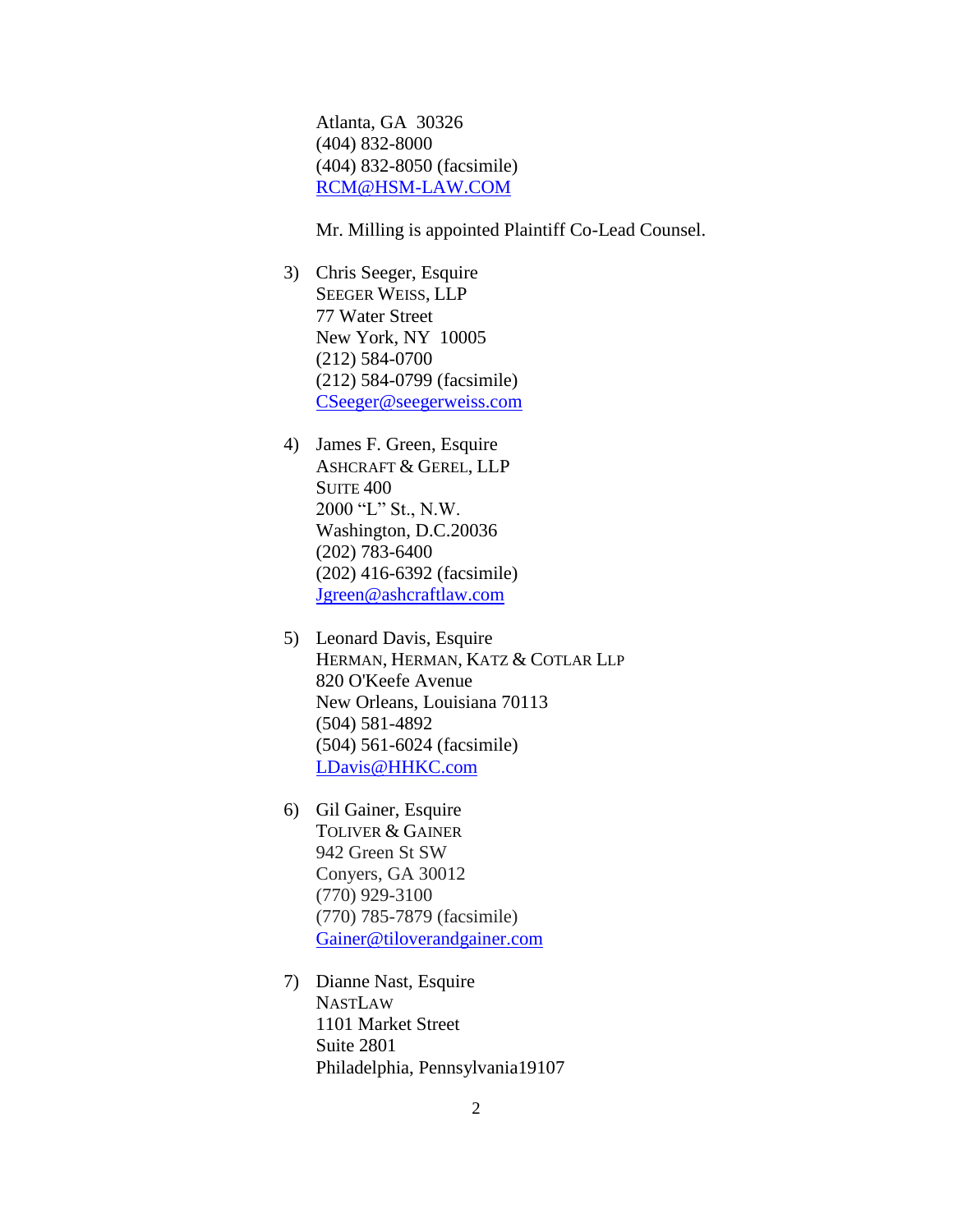(215) 923-9300 (215) 923-9302 (facsimile) [DNast@nastlaw.com](mailto:DNast@nastlaw.com)

Additionally, the Court hereby appoints as New Jersey Federal-State Liaison**:** 

David Buchanan, Esquire SEEGER WEISS, LLP 77 Water Street New York, NY 10005 (212) 584-0700 (212) 584-0799 (facsimile) [DBuchanan@seegerweiss.com](mailto:DBuchanan@seegerweiss.com)

### **II. DUTIES AND RESPONSIBILITES**

#### **A. PLAINTIFFS' LIAISON COUNSEL**

Plaintiffs' Liaison counsel is hereby charged with essentially administrative functions including the responsibility to:

1. serve as the recipient for all Court orders on behalf of all of the Plaintiffs;

2. coordinate service and filings for all Plaintiffs whether presently included or subsequently added;

3. maintain and distribute to co-counsel and to Defendants' Counsel an up-to-date service list;

4. receive and distribute pleadings, orders, and motions by overnight courier service and/or telecopier within two days after receipt, unless such service has been waived, in writing, by a receiving counsel (until some program for electronic service can be arranged and agreed upon);

5. coordinate and maintain the establishment of a document depository, real or virtual, to be available to all participating Plaintiffs' counsel;

3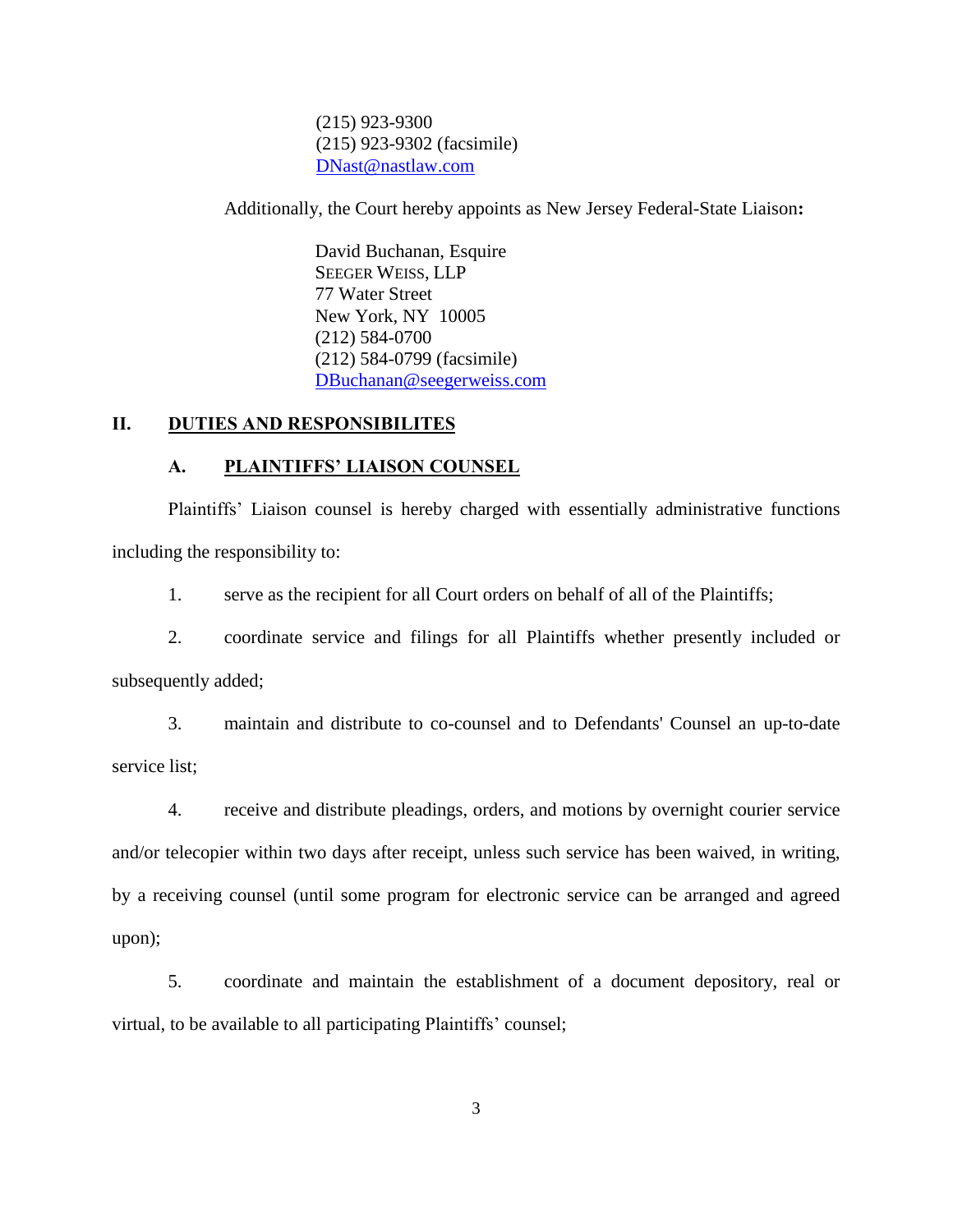6. maintain and make available to all participating Plaintiffs' counsel of record at reasonable hours a complete file of all documents served by or upon each party (except such documents as may be available at a document depository);

7. prepare agendas for court conferences and periodically report regarding the status of the case; and,

8. carry out such other duties as the Court may order.

Liaison Counsel shall be entitled to seek reimbursement for costs expended at the time and in a manner approved by the Court.

Further, the PSC and Liaison Counsel shall coordinate the responsibilities of the PSC, schedule PSC meetings, keep minutes or transcripts of these meetings, appear at periodic Court noticed status conferences, perform other necessary administrative or logistic functions of the PSC, and carry out any duty as ordered by the Court.

#### **B. PLAINTIFFS' STEERING COMMITTEE AND CO-LEAD COUNSEL**

The Plaintiffs' Steering Committee ("PSC") and Co-Lead Counsel shall, at a minimum, have the following responsibilities:

- **1) DISCOVERY**. The PSC and Co-Lead Counsel shall:
	- a. Initiate, coordinate, and conduct all pretrial discovery on behalf of Plaintiffs in all actions which are consolidated with the instant Multidistrict Litigation;
	- b. Develop and propose to the Court schedules for the commencement, execution, and completion of all discovery on behalf of all Plaintiffs;
	- c. Cause to be issued in the name of all plaintiffs the necessary discovery requests, motions, and subpoenas pertaining to any witnesses and documents needed to properly; and,
	- d. Conduct all discovery in a coordinated and consolidated manner on behalf of and for the benefit of all plaintiffs, in a fashion in keeping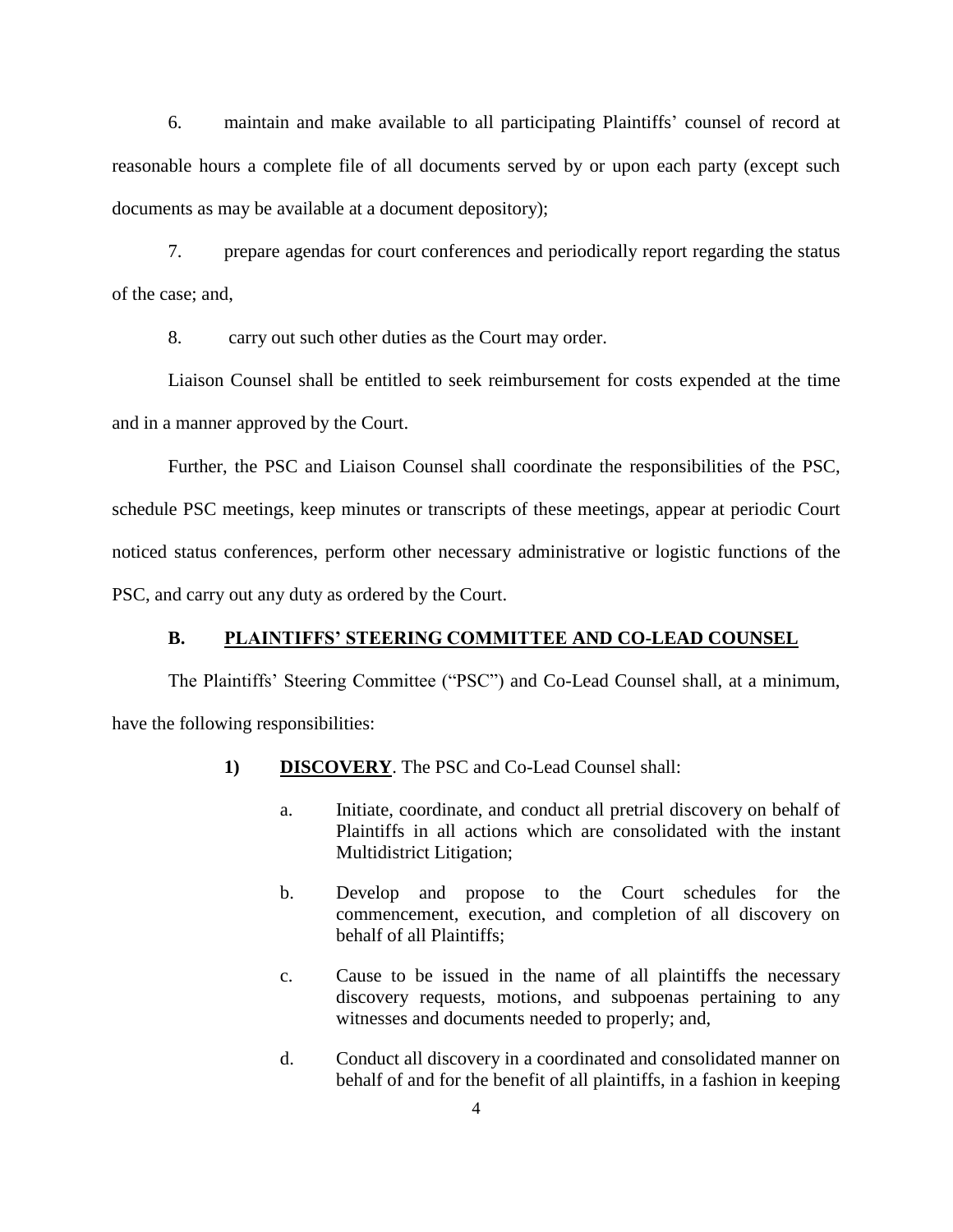with practice guidelines to be established in subsequent discovery plans or orders of this Court.

## **2) HEARINGS AND MEETINGS.** The PSC and Co-Lead Counsel shall:

- a. Call meetings of Plaintiffs' counsel for any appropriate purpose, including coordinating responses to questions of other parties or of the Court;
- b. Initiate proposals, suggestions, schedules, or joint briefs, and any other appropriate matter(s) pertaining to pretrial proceedings;
- c. Examine witnesses and introduce evidence at hearings on behalf of Plaintiffs;
- d. Communicate on behalf of all Plaintiffs at pretrial proceedings and in response to any inquiries by the Court, subject to the right of any Plaintiff's counsel to present non-repetitive individual or different positions.
- **3) MISCELLANEOUS.** In addition, the PSC and Co-lead Counsel shall:
	- a. Submit and argue any oral or written motions presented to the Court on behalf of the PSC and oppose when necessary any motions submitted by the Defendants or other parties which involve matters within the sphere of the PSC;
	- b. Negotiate and enter into stipulations with Defendants' Steering Counsel regarding this litigation. All such stipulations must be submitted to the Court for approval, except for purely administrative details. Any attorney not in agreement with a nonadministrative stipulation shall file with the Court a written objection within 5 days after he/she knows or should have reasonably become aware of the stipulation. Failure to object within the term allowed shall be deemed a waiver and the stipulation will automatically be binding on that party.
	- c. Explore, develop and pursue all settlement options pertaining to a claim or portion thereof of any case filed in this litigation;
	- d. Perform any task necessary and proper for the PSC to accomplish it responsibilities as defined or authorized by the Court's orders; and,
	- e. Maintain adequate files of all pretrial matters, including establishing and maintaining a document or exhibit depository, in either real or virtual format, and having those documents available,